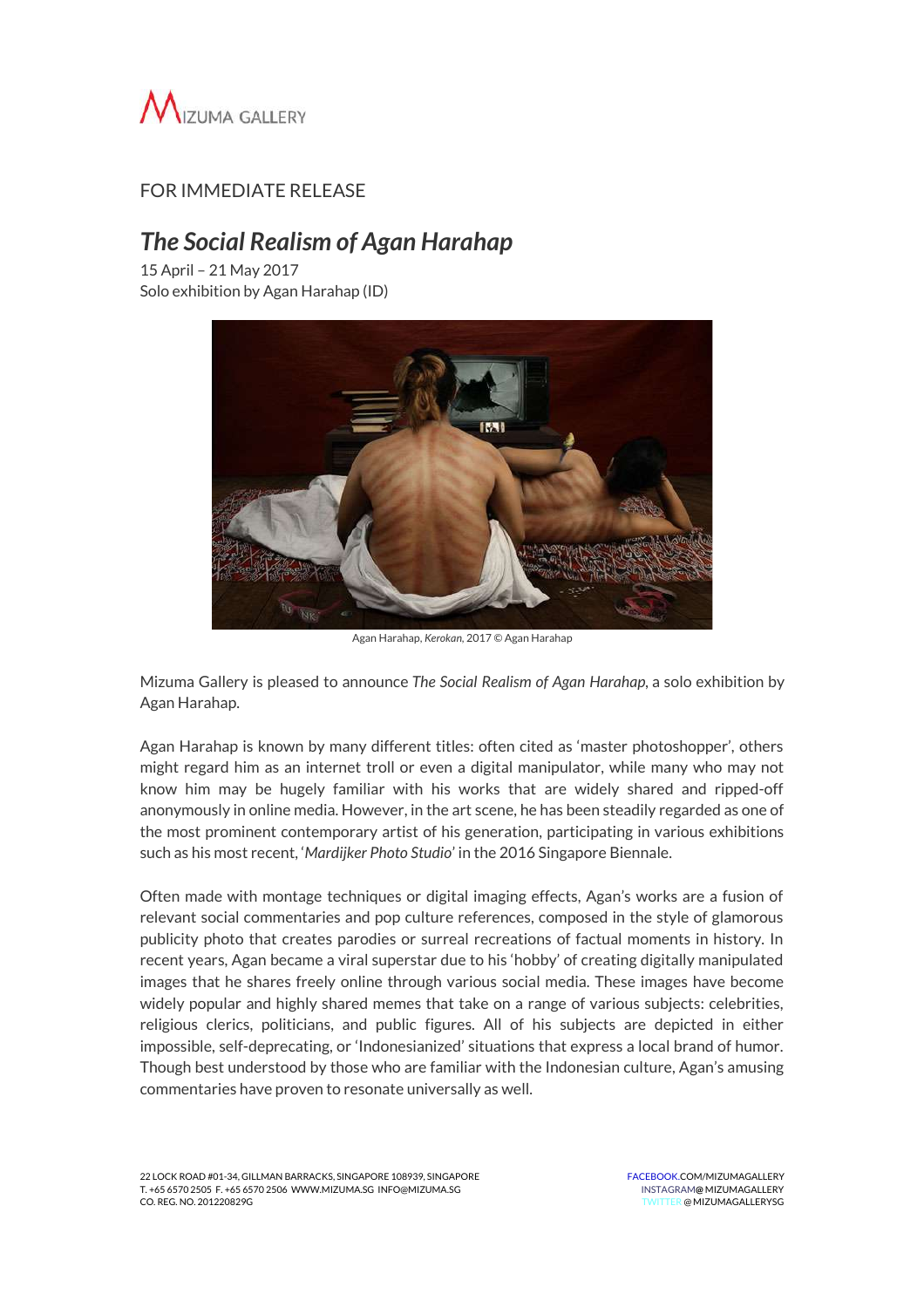

From here, Agan found his position and relevance as an artist playing his role in the digital era. Even more so coming from Indonesia, one of the countries with the highest social media usage globally, along with the growing polarization, political, intellectual, and religious divide, plus a countless span of issues that come as the consequence of democratization of media and information. Digital imaging is no longer just an artistic tool or a professional occupation. It has become a powerful medium of social intervention for Agan, playing around with the public's opinion with the intention of inviting others to rethink what the truth is, what is real and what is fiction – and essentially, to always question absolutism.

In this exhibition, Agan is taking his exploration to another level by presenting a series of appropriation of paintings by Indonesian art maestros, such as Hendra Gunawan, S. Sudjojono, Basuki Abdullah, and Dullah. Mainly from the 1940s to 1960s, most of these paintings embody the *zeitgeist* from a time known as the heyday of Social Realism manifesto in Indonesia, and were meant to express the grand narratives of nationalism, as well as to represent the social truth of the Indonesian society at that time. Agan 'borrows' these paintings to present his own version of Social Realism in the current *zeitgeist*: a period where religion, politics, class struggles, and consumer culture are all contesting in a culture where fake news, hoax, and media wars have become part of society's everyday consumption – and art, somehow, is still able to play a role in this divisive world we live in today.

**Agan Harahap (b. 1980, Indonesia)** graduated from STDI Design and Art College in Bandung, Indonesia, where he majored in Graphic Design. After which, he moved to Jakarta and photographed for Indonesian-based music magazine, Trax Magazine. He held his first solo exhibition in 2009 and has since been participating in various photography exhibitions around Southeast Asia and beyond. Agan's photographs depict his subjects in surreal situations that mislead the realism of his work and question our dependence on photography to inform us of reality. The past year alone has seen Agan in both the Shanghai and Singapore Biennale, as well as Bangladesh's Chobi Mela, one of Asia's most respected photography event.

*Artist Talk* Saturday, 15 April 2017, 4 – 6 pm

*Opening Reception* Saturday, 15 April 2017, 6 – 9 pm

*Exhibition Dates* Saturday, 15 April 2017 – Sunday, 21 May 2017

22 LOCK ROAD #01-34, GILLMAN BARRACKS, SINGAPORE 108939, SINGAPORE FACEBOOK.COM/MIZUMAGALLERY T. +65 6570 2505 F. +65 6570 2506 WWW.MIZUMA.SG INFO@MIZUMA.SG INSTAGRAM**@** MIZUMAGALLERY CO. REG. NO. 201220829G TWITTER @ MIZUMAGALLERYSG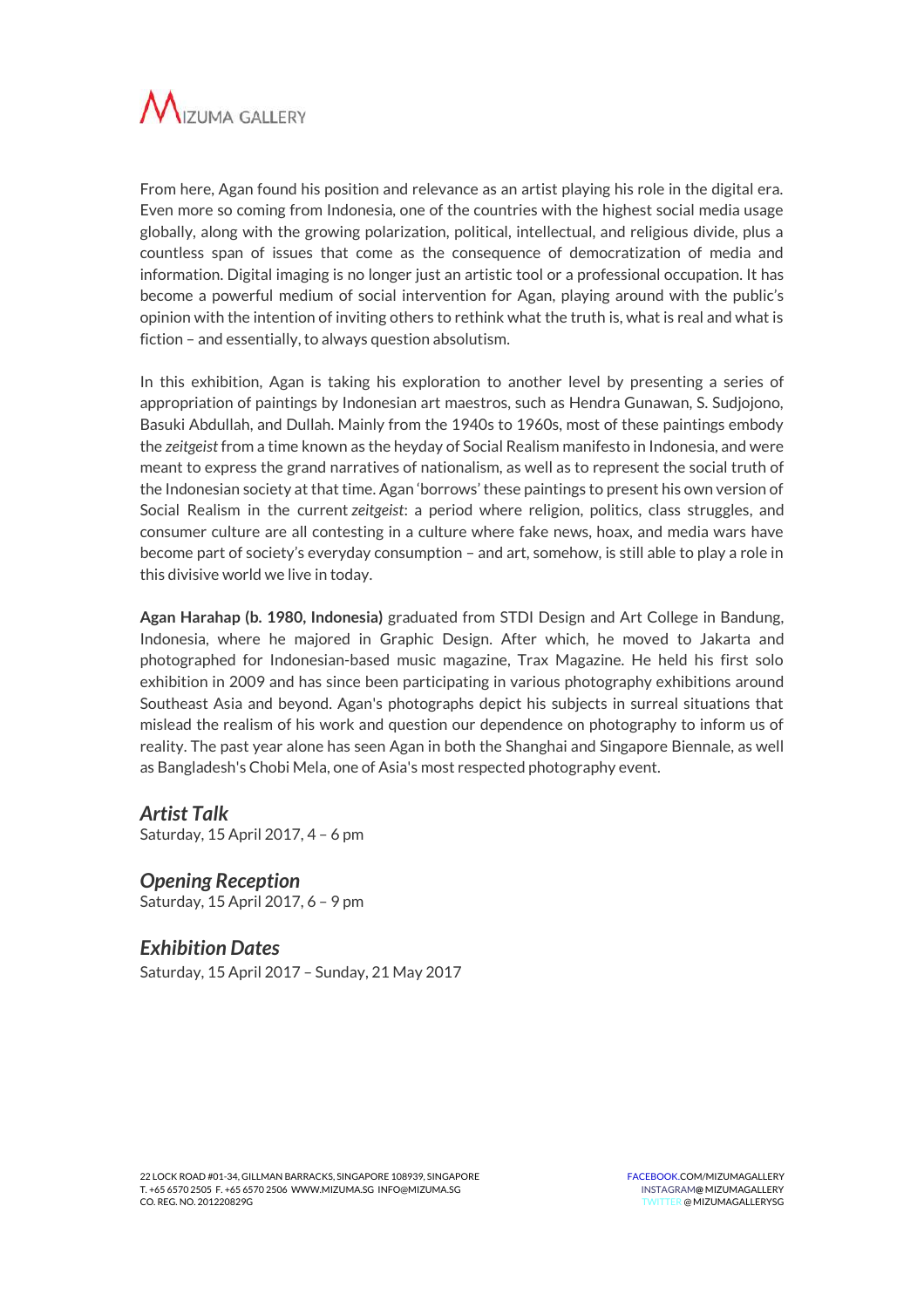

# *Gallery Profile*

Mizuma Gallery was established in 1994 in Tokyo, and since its opening in Gillman Barracks, Singapore in 2012, it aims for the promotion of Japanese artists in the region as well as the introduction of new and promising young talents from South East Asia to the international art scene. The gallery creates a new vector of dialogue within Asia, by exchanging art projects between East Asia and South East Asia. Mizuma Gallery has featured the works of Japanese artists including Aida Makoto, Amano Yoshitaka, Tenmyouya Hisashi, Ikeda Manabu, Aiko Miyanaga, and Yamaguchi Akira. Moreover, it has showcased the work of renown East Asian artists such as Ken + Julia Yonetani, Jun Nguyen-Hatsushiba, Ai Weiwei, and Du Kun. The gallery also organises exhibitions featuring Indonesia's forerunner artists including Heri Dono, Nasirun, Made Wianta, indieguerillas, Albert Yonathan Setyawan, Agung "Agugn" Prabowo, Agan Harahap, and Angki Purbandono. Mizuma Gallery also participates yearly in Art Stage Singapore, and Art Basel Hong Kong.

## *About Gillman Barracks*

Set in a former military barracks dating back to 1936 and surrounded by lush tropical greenery, the Gillman Barracks visual arts cluster was launched in September 2012. Gillman Barracks' vision is to be Asia's destination for the presentation and discussion of international and Southeast Asian art. Gillman Barracks is now home to leading international and home-grown galleries, national research centre NTU Centre for Contemporary Art (CCA) Singapore, and art organisations Art Outreach and Playeum's Children's Centre for Creativity. The art businesses and organisations are complemented by design retailer Supermama, and an array of cafes, bars and restaurants. For more information: [www.gillmanbarracks.com](http://www.gillmanbarracks.com/)

## *Contact*

For further inquiries and high resolution images, please contact the following: Marsha Tan: marsha@mizuma.sg Theresia Irma: theresia@mizuma.sg

#### **Mizuma Gallery**

22 Lock Road #01-34 Gillman Barracks Singapore 108939, Singapore T. +65 6570 2505  $F + 6565702506$ www.mizuma.sg info@mizuma.sg Hours: Tue-Sat 11-7 Sun 11-6, Closed on Mondays & PH

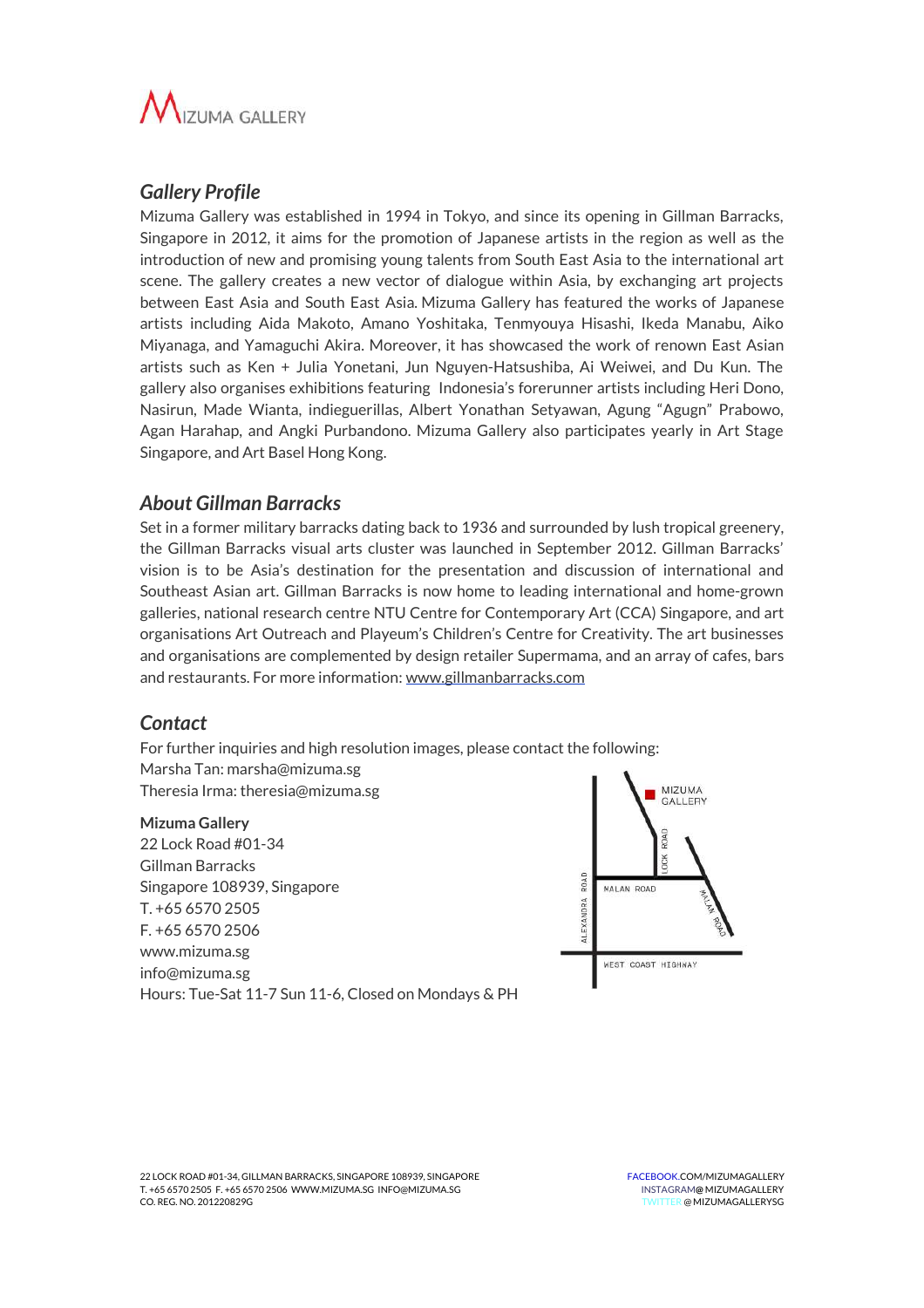



## **Agan Harahap**

*Mentjari Kutu Rambut* 2017 C-print on photo paper, diasec 100 x 150 cm

© Agan Harahap, Courtesy of Mizuma Gallery

22 LOCK ROAD #01-34, GILLMAN BARRACKS, SINGAPORE 108939, SINGAPORE 108939, SINGAPORE FACEBOOK.COM/MIZUMAGALLERY<br>T. +65 6570 2505 F. +65 6570 2506 WWW.MIZUMA.SG INFO@MIZUMA.SG T. +65 6570 2505 F. +65 6570 2506 WWW.MIZUMA.SG INFO@MIZUMA.SG<br>CO. REG. NO. 201220829G

TWITTER @ MIZUMAGALLERYSG